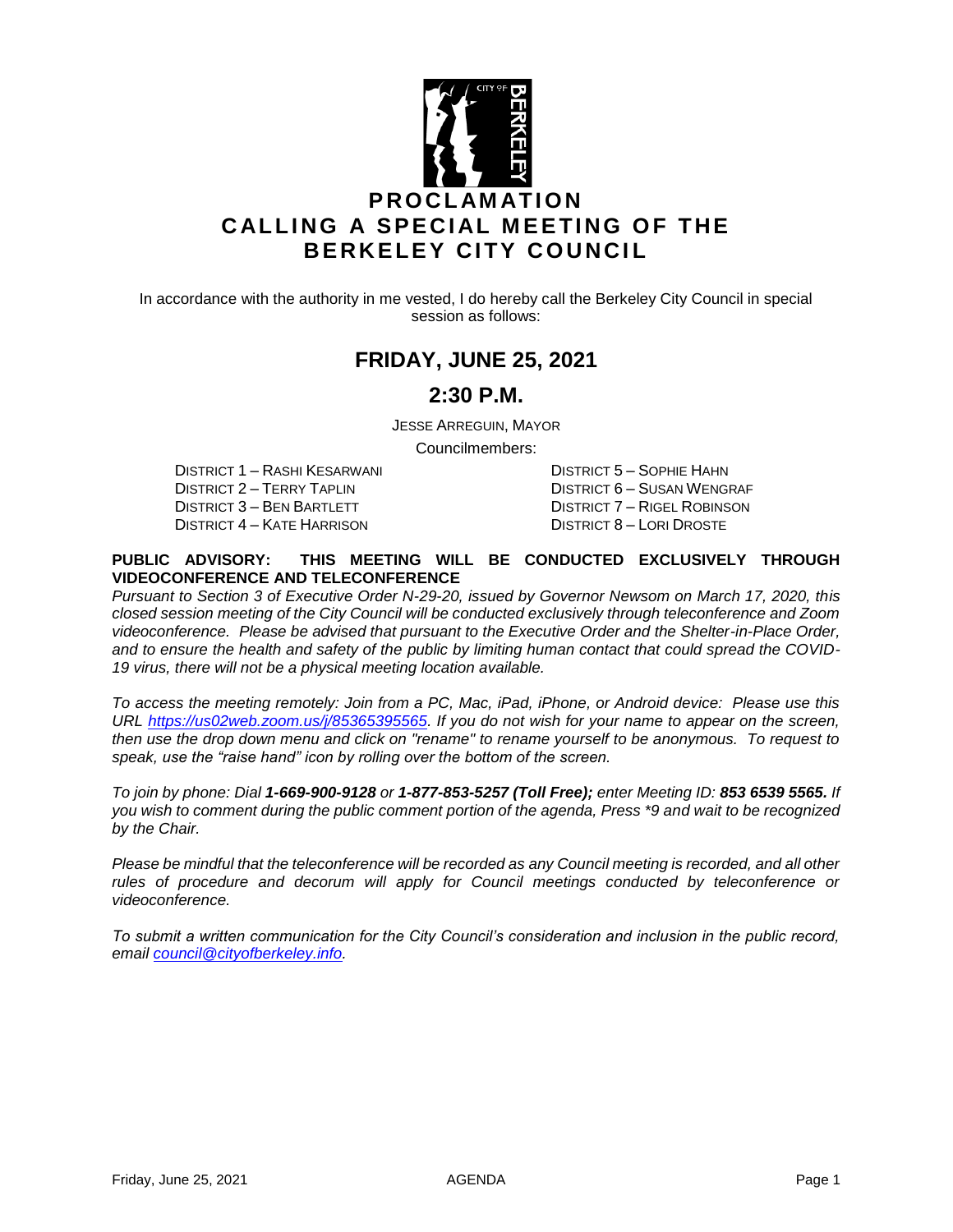## **Preliminary Matters**

**Roll Call**

#### **Public Comment - Limited to items on this agenda only**

## **CLOSED SESSION:**

The City Council will convene in closed session to meet concerning the following:

#### **1. CONFERENCE WITH LABOR NEGOTIATORS; GOVERNMENT CODE SECTION 54957.6**

Negotiators: Dee Williams-Ridley, City Manager, Paul Buddenhagen, Deputy City Manager, David White, Deputy City Manager, LaTanya Bellow, Human Resources Director, Dania Torres-Wong, Chief Labor Negotiator, Burke Dunphy, Labor Negotiator, Jon Holtzman, Labor Negotiator, Jen Louis, Interim Chief of Police, Abe Roman, Interim Fire Chief.

Employee Organizations: International Brotherhood of Electrical Workers (IBEW), Local 1245, SEIU 1021 Community Services and Part-time Recreation Activity Leaders, Berkeley Fire Fighters Association Local 1227, Berkeley Police Association, Service Employees International Union, Local 1021 Maintenance and Clerical Chapters, Berkeley Fire Fighters Association, Local 1227 I.A.F.F./Berkeley Chief Fire Officers Association, Public Employees Union Local 1, Unrepresented Employees.

## **OPEN SESSION:**

Public Reports of actions taken pursuant to Government Code section 54957.1.

# **Adjournment**

I hereby request that the City Clerk of the City of Berkeley cause personal notice to be given to each member of the Berkeley City Council on the time and place of said meeting, forthwith.

> IN WITNESS WHEREOF, I have hereunto set my hand and caused the official seal of the City of Berkeley to be affixed on this 18th day of June, 2021.

Lesse Arregin

Jesse Arreguin, Mayor

Public Notice – this Proclamation serves as the official agenda for this meeting**.**

ATTEST:

Mart Sprinning

Mark Numainville, City Clerk